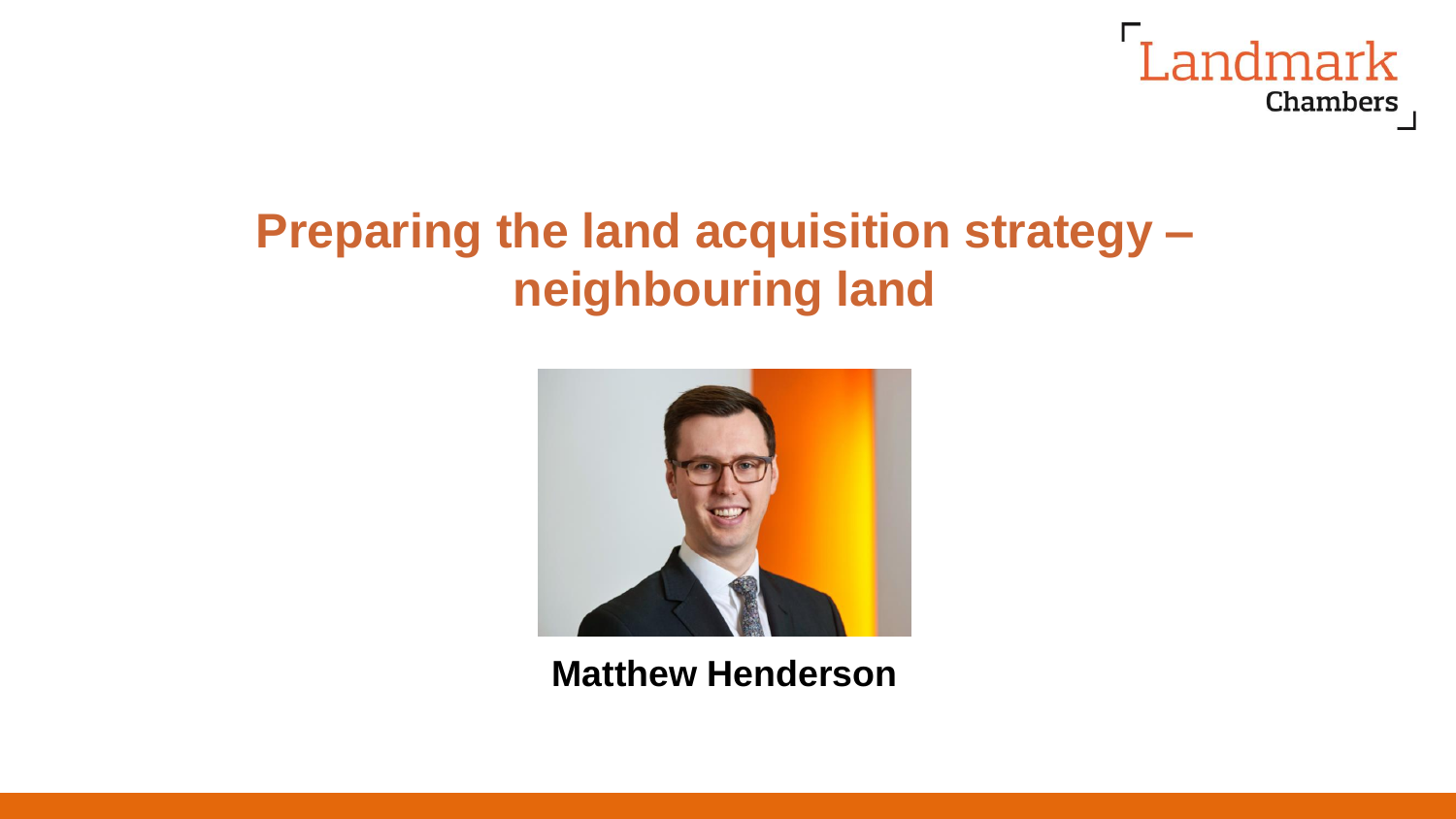



- 1) Section 7 of the Compulsory Purchase Act 1965 ("**CPA 1965**") severance and injurious affection where land taken.
- 2) Section 10 CPA 1965 injurious affection where no land taken.
- 3) Part 1 of the Land Compensation Act 1973 ("**LCA** 1973") compensation for the use of public works.
- 4) Non-statutory blight schemes.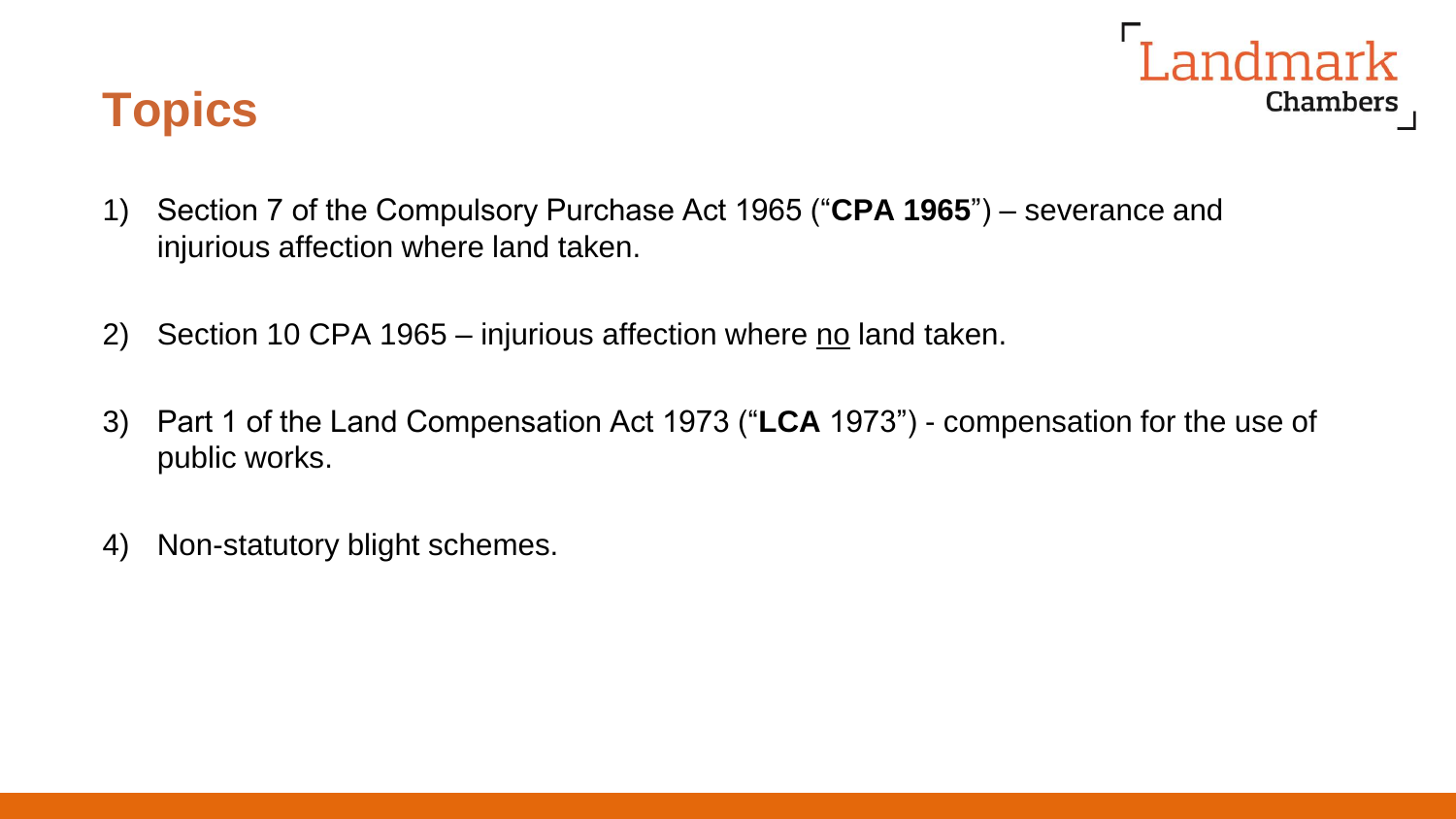## **(1) Section 7 CPA 1965**

- Right to compensation arises where:
	- land has been acquired compulsorily from the claimant;
	- the claimant as an interest in 'other land' which was 'held with' the land compulsorily acquired;

Landmark

- the value of the claimant's 'other land' has been depreciated by either 'severance' or 'injurious affection' as a result of the compulsory purchase.
- Severance:
	- "separated from, in the sense that it can no longer be treated as part of, the subjects which, until, its purchase, he held with it" (see *Cowper*);
	- includes horizontal strata (e.g. tunnel)
	- also where acquiring authority is authorised to acquire a new right, if the value of the land over which the right is taken is thereby depreciated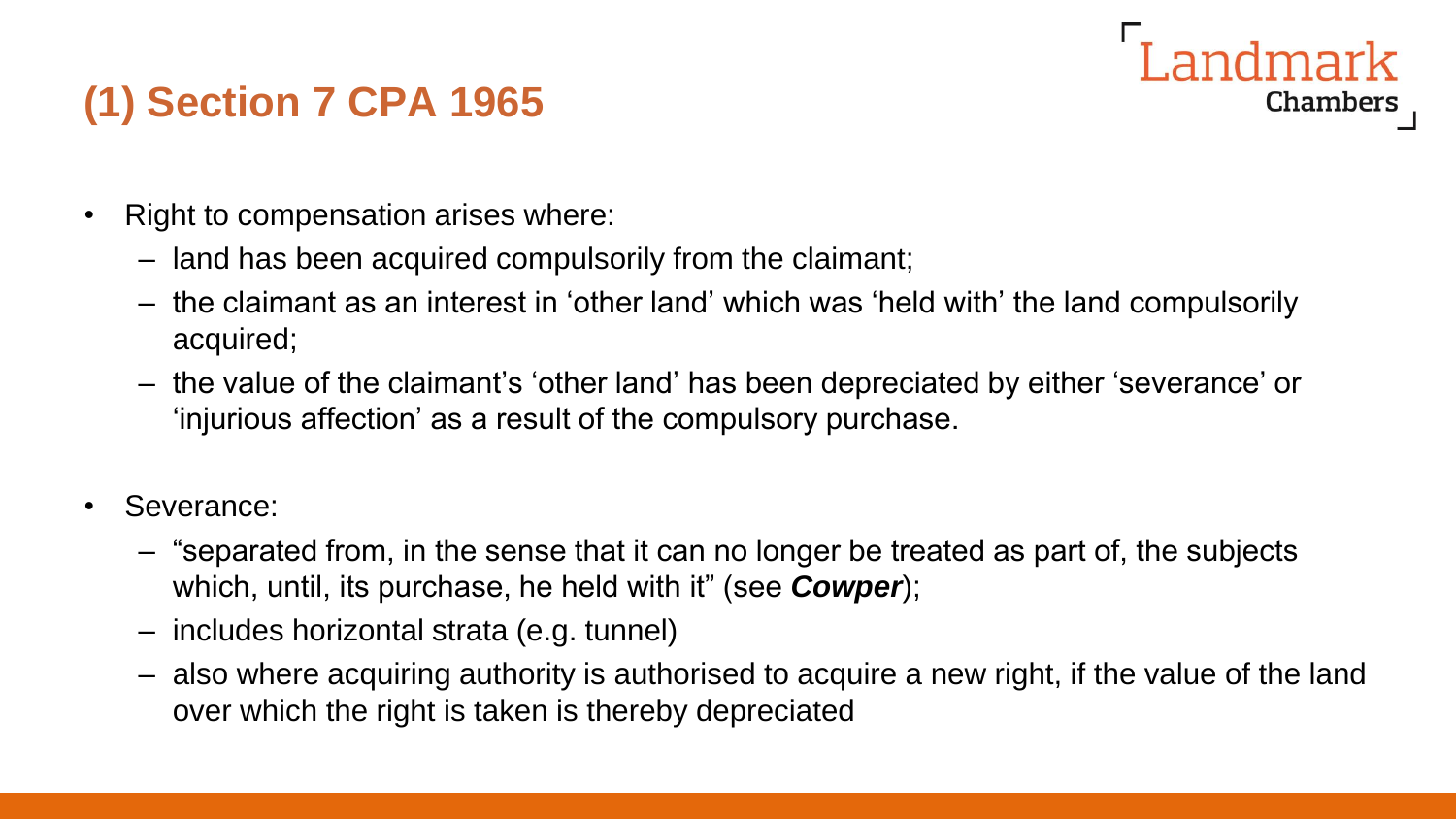## **(1) Section 7 CPA 1965**

- Injurious affection:
	- a factor which depreciates the value of the claimant's land;
	- e.g. construction works; use of the acquired land; works constructed;
	- unlike s.10 CPA 1965, not limited to circumstances in which a right of action would have existed if the acquiring authority had not been acting under statutory powers; and

andmark

- s. 44 LCA 1973 assessment of compensation by reference to the whole of the works, if works situated partly on land acquired and partly elsewhere.
- Other land:
	- the fact that land is in common ownership is insufficient must be 'held therewith';
	- "so connected with or related to the lands left that the owner of the latter is prejudiced in his ability to use or dispose of them to advantage by reason of the severance" (*Cowper*);
	- need not be (1) in same title or (2) geographically contiguous.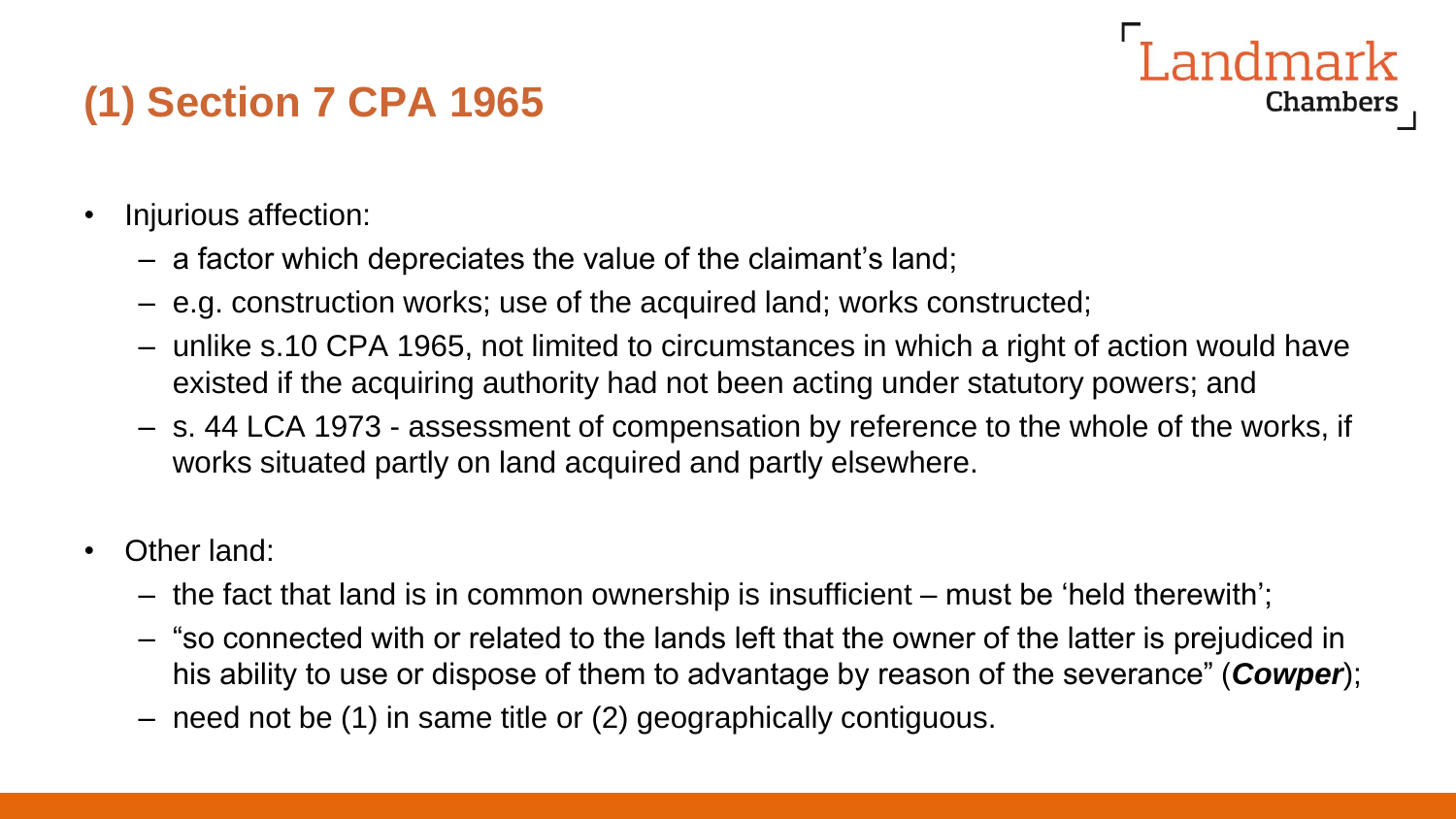## **(1) Section 7 CPA 1965**

- Assessment of compensation:
	- additional to the value of the land taken;
	- amount by which the claimant's other land is depreciated in value;
	- statutory rules which apply to the assessment of the value of the land taken do not apply;

ndmark

- legitimate to have regard to the anticipated future use of the land acquired
- compensation may include depreciation in the development value of the claimant's other land or loss due to deferment of the development value;
- not measured by the cost which claimant incurs to overcome the consequences of compulsory acquisition.
- Accommodation works lessen effect of severance. E.g. bridge over road.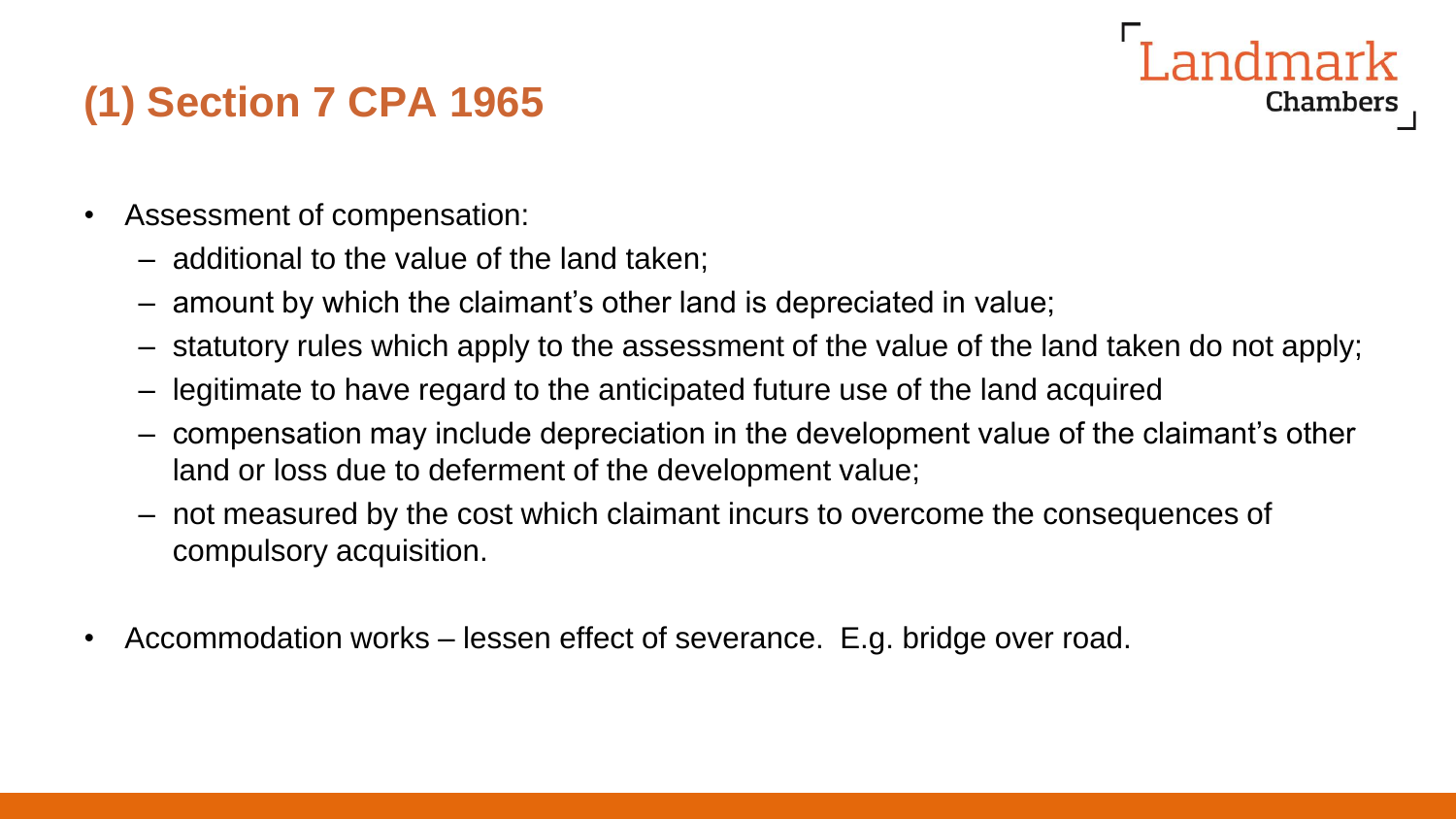## **(2) Section 10 CPA 1965**

- No land taken
- Value of interest in land depreciated as a result of works authorised by statute
- Does not depend on works being carried out on land which has been compulsorily acquired

Landmark

- Right to compensation may be excluded by authorising Act
- Not DCOs but see s. 152 PA 2008
- McCarthy Rules
	- The loss must result from an act made lawful by statute
	- The loss must be such that in the absence of statutory powers it would have given rise to a cause of action
	- The loss must arise from physical interference with the land or with a right enjoyed with it, and must result in depreciation of the value of the claimant's land
	- The loss must arise from the execution of the authorised works and not from their use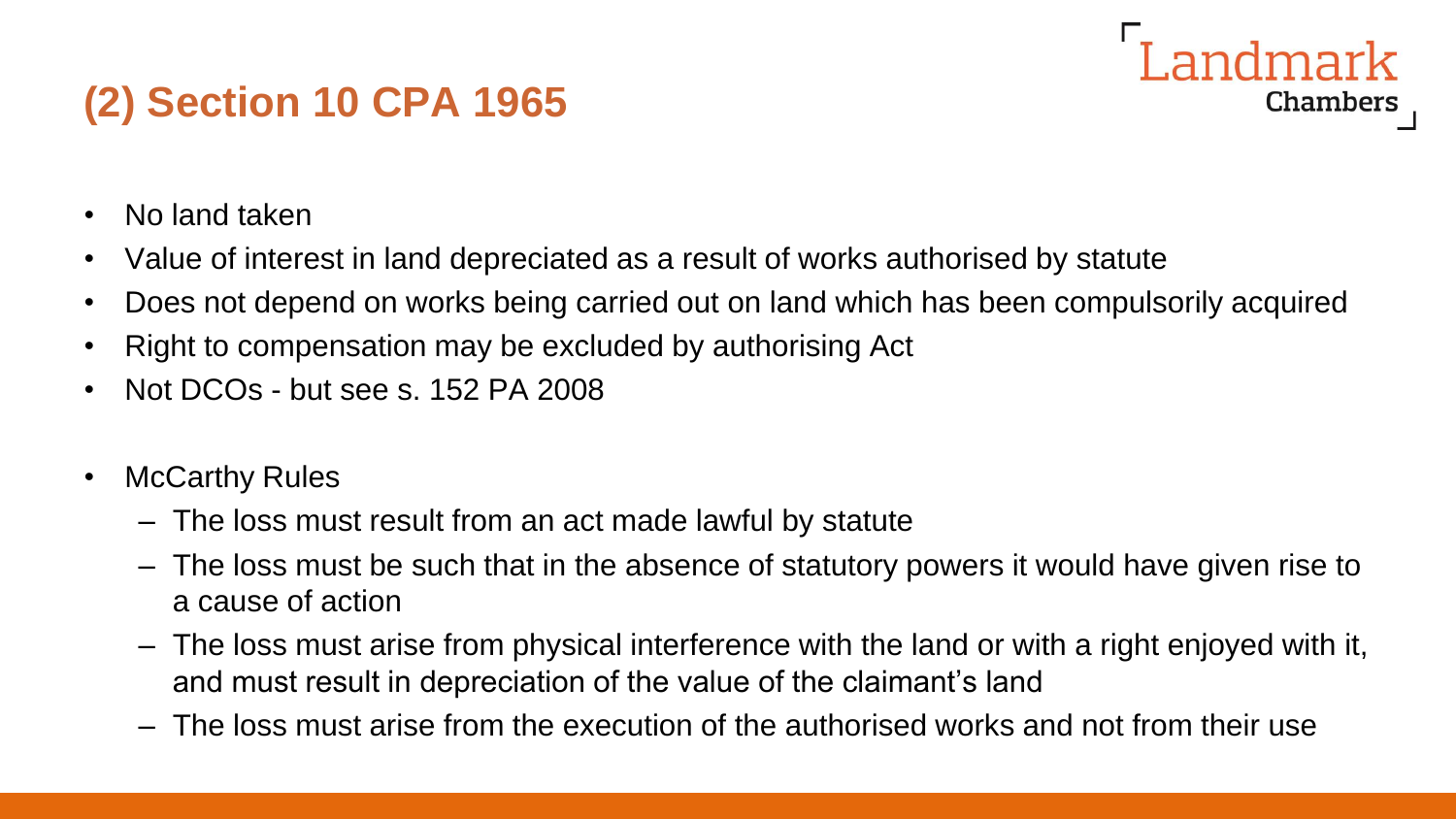### **(2) Section 10 CPA 1965**

• Rules which apply to damages in tort – entitlement to compensation for all the loss which is the direct and foreseeable consequence of the act.

Landmark

- Cost of repair put back in position as if wrong not committed.
- May also be diminution in value.
- No entitlement to a "ransom" element.
- Betterment cannot be set off unless that is an express statutory provision.
- Do not take mitigating steps into account.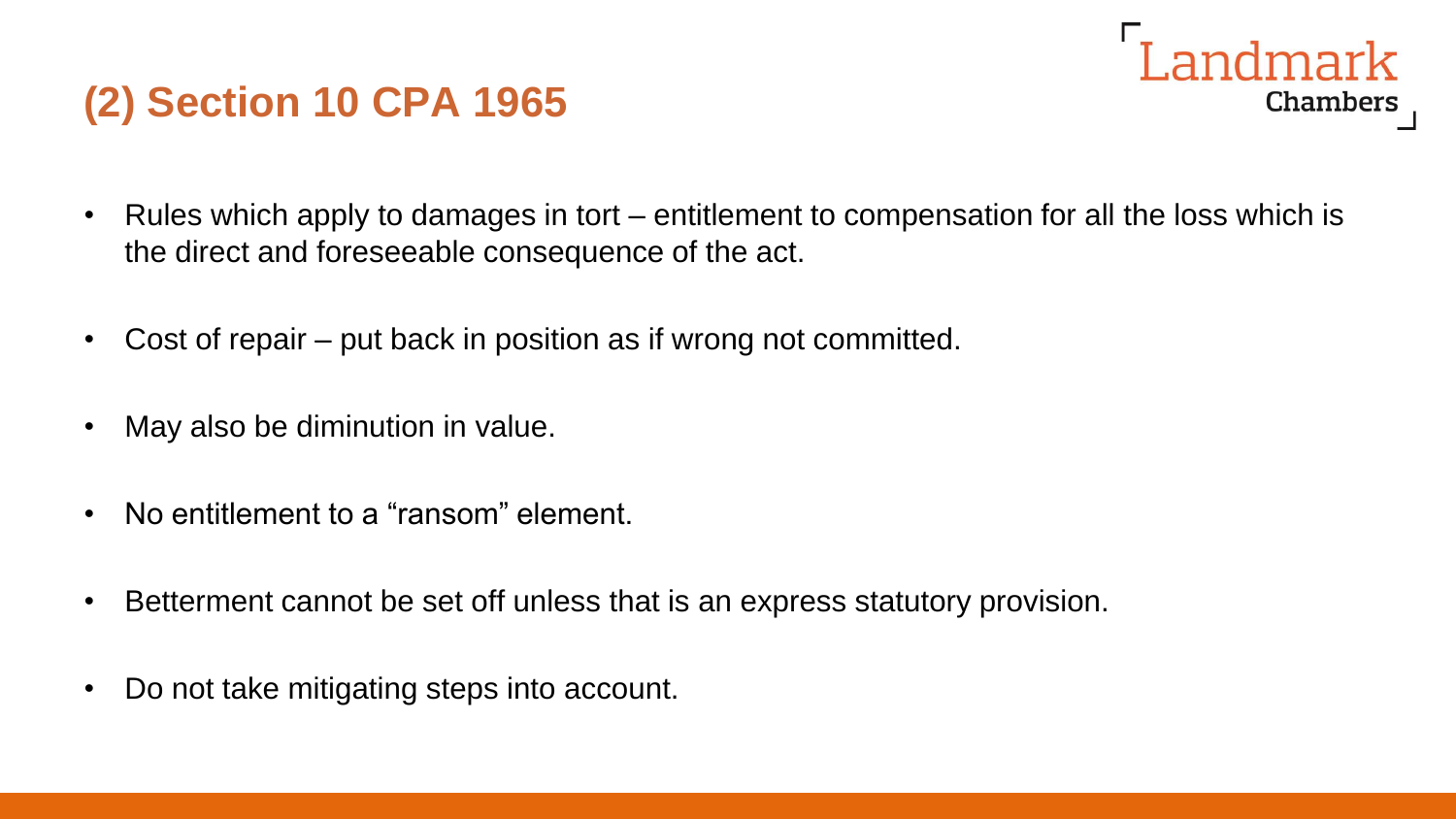# **(3) Pt 1 LCA 1973**

• Enacted to provide compensation where no right under ss. 7 & 10 CPA 1965.

- Right to compensation applies where:
	- value of claimant's interest in land has been depreciated;
	- depreciation is caused by physical factors;
	- physical factors are caused directly by the use of public works;
	- use of the public works is immune from an action in nuisance;
	- claimant's interest qualifies;
	- correct time and manner of claim;
	- compensation exceeds £50.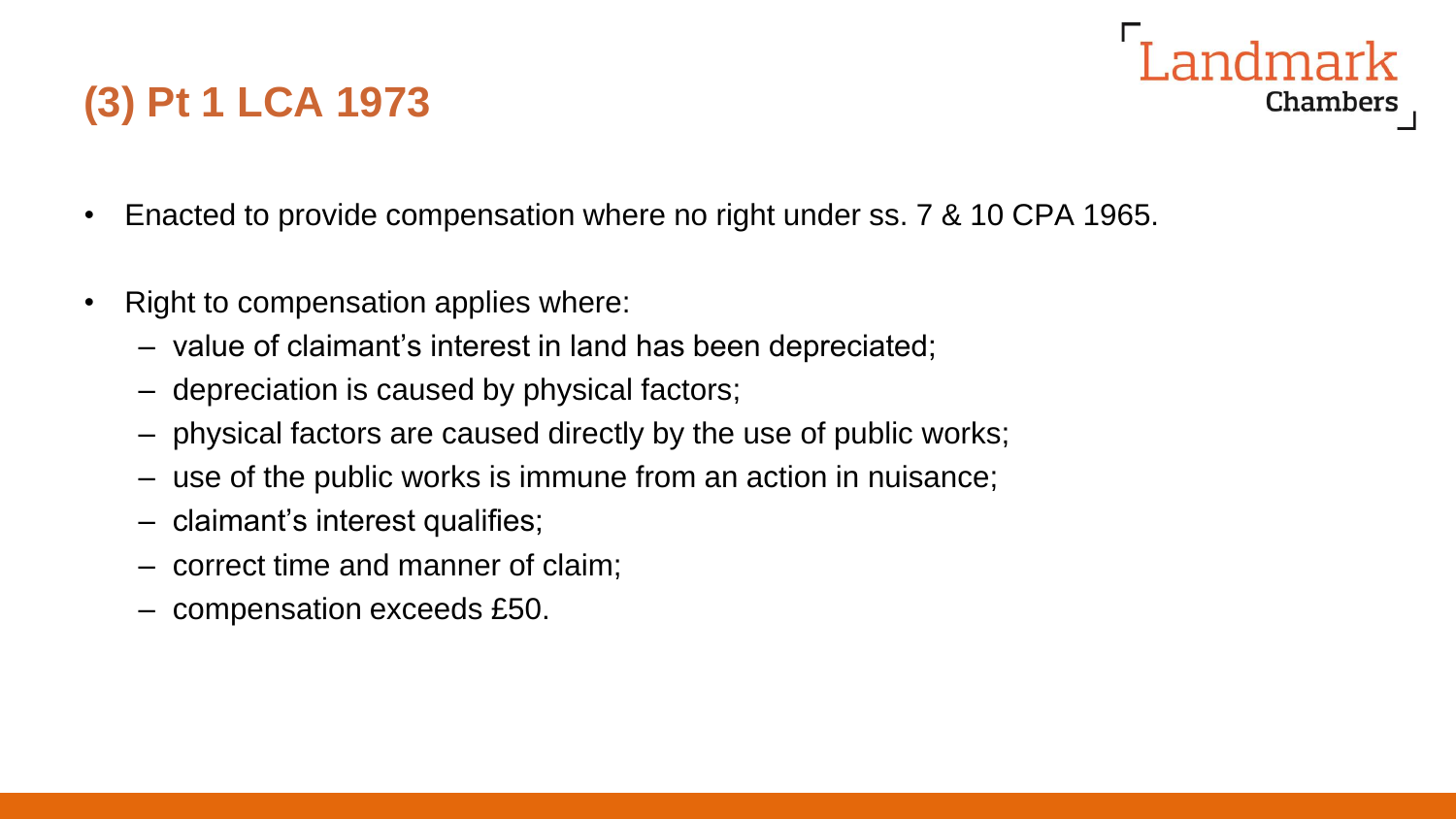# **(3) Pt 1 LCA 1973**

- Physical factors
	- s. 1(2) LCA 1973: noise, vibration, smell, fumes, smoke, artificial lighting, discharge on to land of any solid or liquid substance;

**Landmark** 

- source must be situated on or in the public works;
- aerodrome exception "Physical factors caused by an aircraft arriving at or departing from an aerodrome shall be treated as caused by the use of the aerodrome whether or not the aircraft is within the boundaries of the aerodrome" (s. 1(5) LCA 1973)
- Public works  $-$  s. 1(3) LCA 1973:
	- any highway;
	- any aerodrome;
	- any works or land, other than a highway or aerodrome, provided or used in the exercise of statutory powers.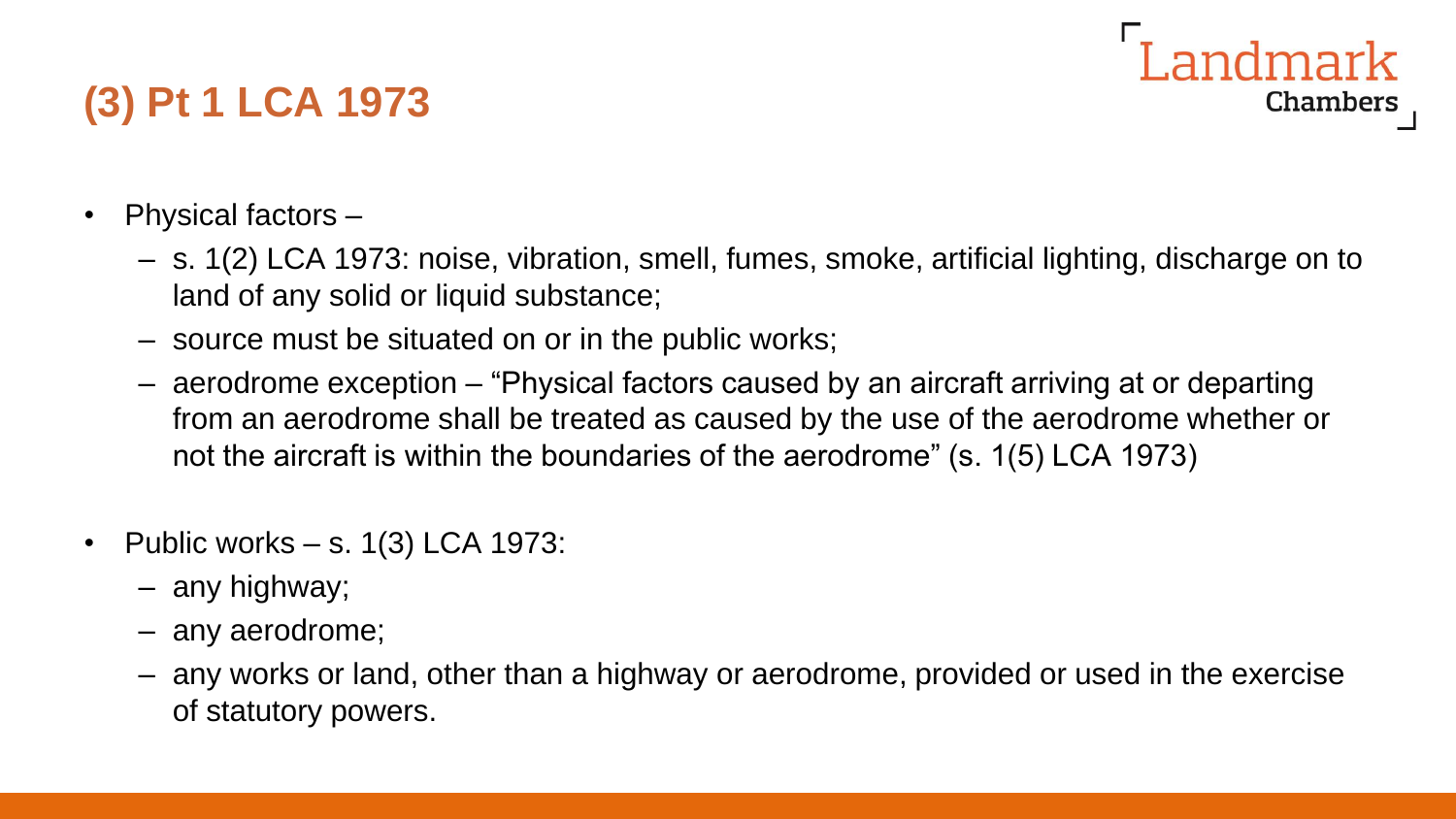# **(3) Pt 1 LCA 1973**

- May encompass alterations to public works specific provisions for highways and aerodromes.
- Compensation:
	- depreciation of value of claimant's interest;
	- value assessed by reference to: nature of the interest; condition of the land on the date of service of the claim; and rr. 2 – 4 LCA 1961;

I andmark

- account has to be taken of the use of the public works, as on the first claim day, and of any intensification which may then be reasonably expected of the use of those works;
- account is to be taken of benefit of any sound-proofing carried out or available;
- set off increase in value attributable to use/prospective use of public works.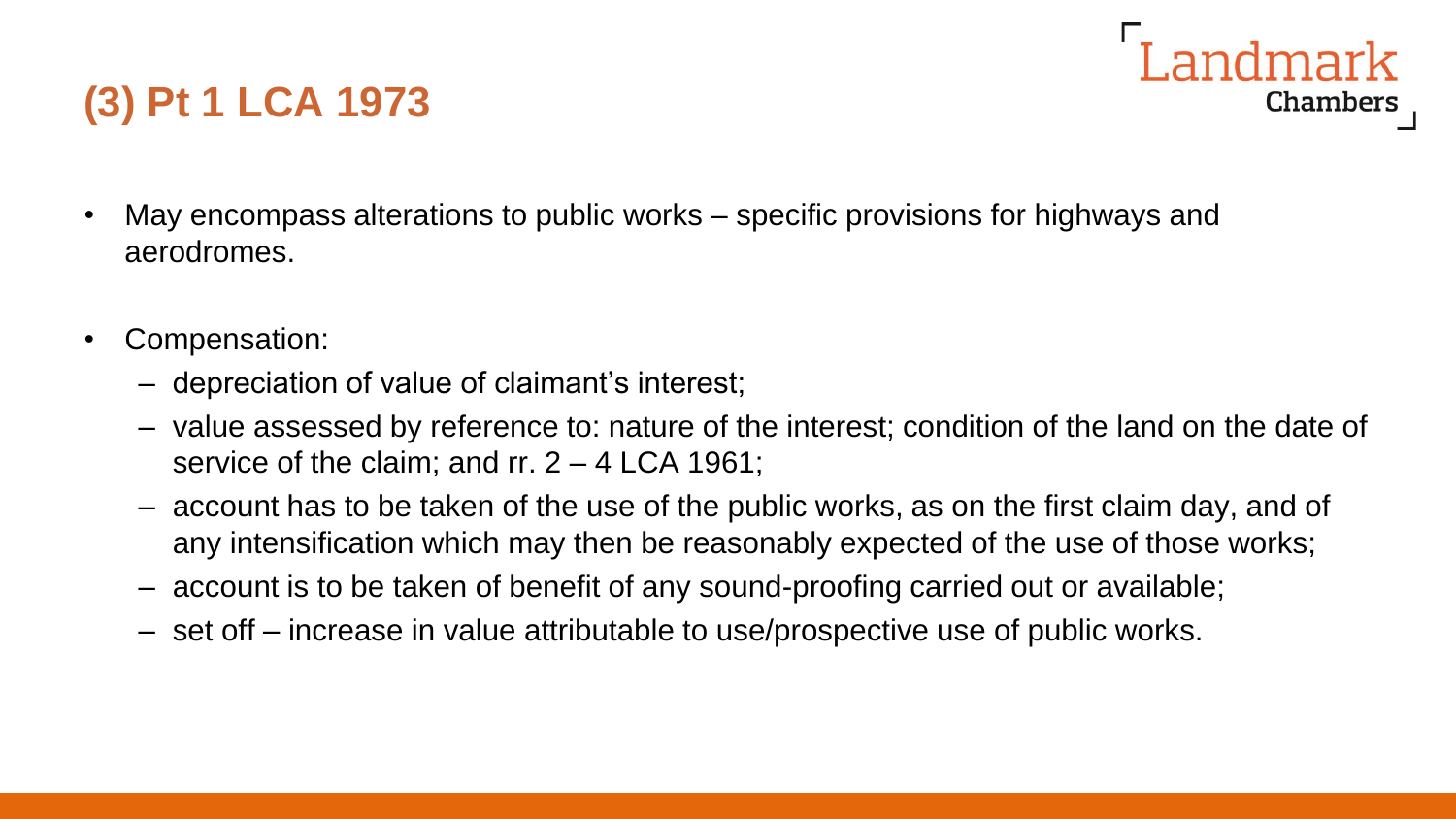

### **(4) Non-statutory blight schemes**

- Voluntary schemes
- Flexible in scope "targeting"
- Local feeling/opposition